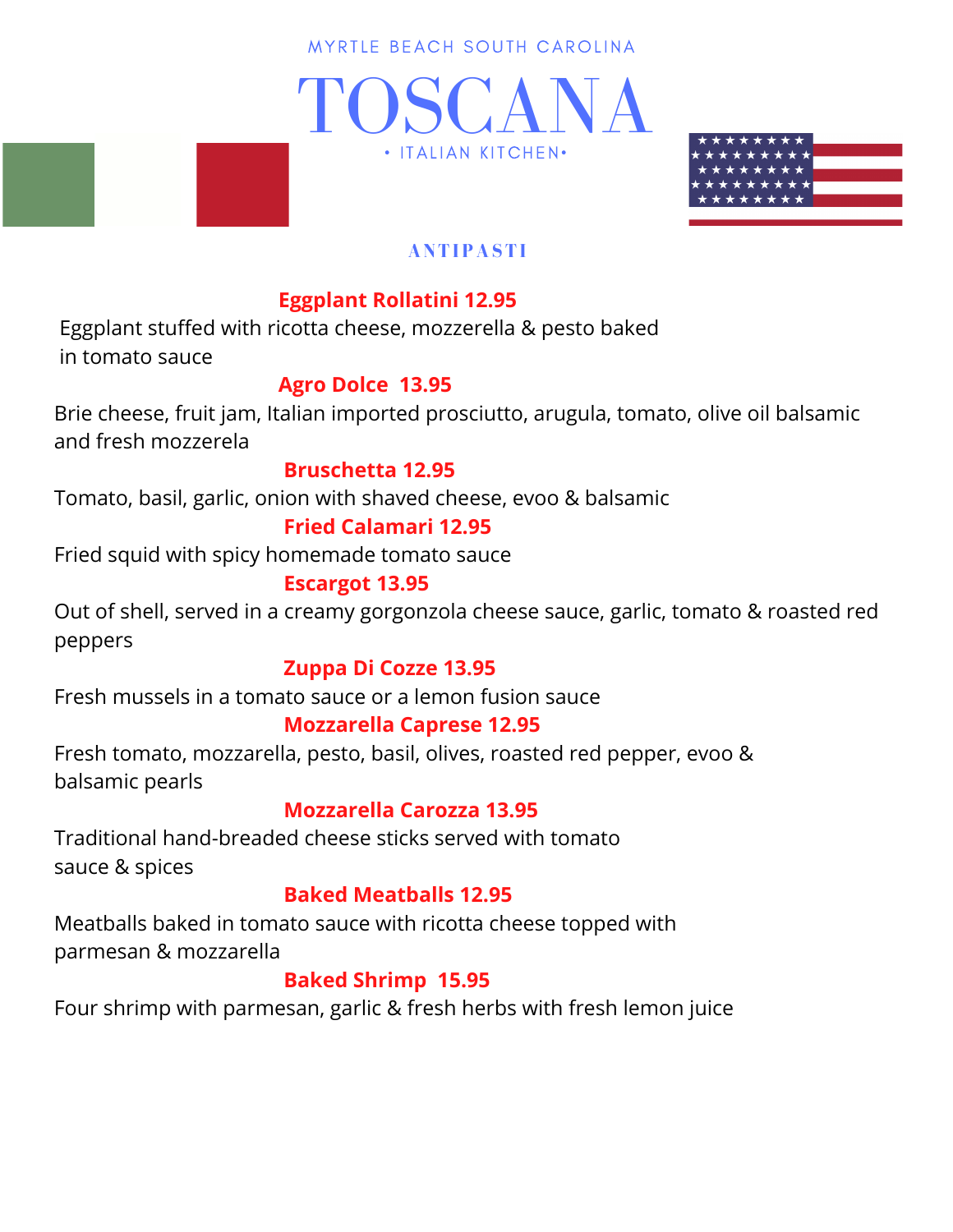# **Insalata - Salads**

#### **Insalata TOSCANA 14.95**

Fresh spinach, mushrooms, tomatoes, walnuts, gorgonzola cheese, dried cranberries, evoo & balsamic **Arugula Salad 13.95**

Fresh arugula with tomatoes, shredded parmesan cheese, italian seasoning and dried cranberries. **Italian Salad 13.95**

Romaine lettuce, roasted peppers, tomato, onion, cucumbers, olives, fresh mozzarella cheese, pepperoncini & banana peppers with Italian dressing

#### **Mediterranean Salad 14.95**

Romaine lettuce, cucumbers, feta cheese, pepperoncini and banana peppers, tomatoes, olives, onions, roasted peppers, evoo, red vinegar & Italian spices **Add chicken - 6.95/Add shrimp - 10.95/Add Salmon - 14.95**

# **Pasta Dishes**

All entrees are served with Fresh baked bread with our roasted red pepper dipping oil, your choice of soup of the day or a house *salad. Upgrade to a Caesar salad 1.95 Split entrée includes additional soup or salad 7.00 Any changes to any entree will be with a additional charge*

## **Cheese Ravioli 22.95**

Sautéed in a homemade tomato sauce with asiago parmigiana cheese

## **Manicotti 22.95**

Flat egg noodle rolled with ricotta cheese in a homemade tomato sauce baked with mozzarella cheese

# **Fettuccini Alfredo 22.95**

Fettuccini noodles tossed in our homemade alfredo sauce

### **Add chicken - 25.95/Add shrimp - 26.95**

# **Spaghetti & Meatball, Italian Sausage or Bolognese 22.95**

Served in our homemade tomato sauce

### **Gnocchi Toscana 23.95**

Your choice of sauce: creamy Gorgonzola, meat sauce, pesto or creamy tomato

### **Penne Putanesca 24.95**

Penne pasta toasted, capers, tomatoes, anchovies, olives, basil, artichoke and tomato sauce and parmesan cheese

### **Mama's Lasagna 24.95**

Layers of flat noodle pasta, ricotta cheese, beef, & tomato sauce topped with mozzarella cheese

### **Penna ala Vodka 24.95**

Penne pasta toasted in a vodka sauce with onions & prosciutto parmesan cheese

### **Lobster Ravioli 28.95**

Served in a creamy lemon sauce topped with chopped shrimp & poppy seeds

### **Spaghetti Carbonara 24.95**

Spaghetti toasted with onions and prossiuto, light cream and parmesan sauce.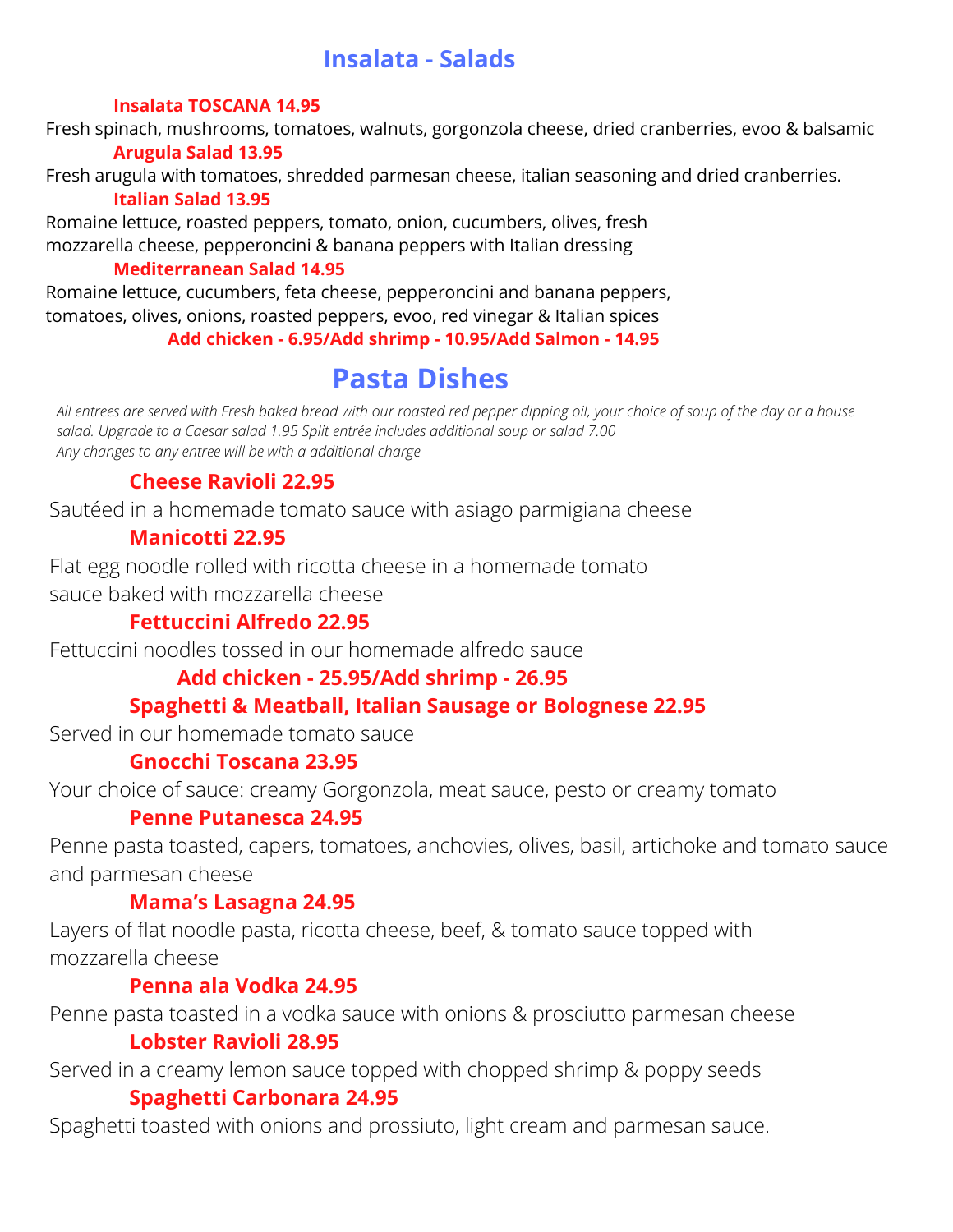# **Italian Classics**

#### **Eggplant Parmigana 25.95 Eggplant Rollatini 25.95 Chicken Parmigana 26.95 Veal Parmigana 28.95**

Breaded with Italian breadcrumb in a tomato sauce topped with mozzarella cheese served over spaghetti pasta

#### **Chicken Marsala 26.95 Veal Marsala 28.95**

Sautéed mushrooms, onion and garlic in a dry Sicilian marsala tomatoes wine & veal reduction served over spaghetti pasta

#### **Chicken Picatta 26.95 Veal Picatta 28.95**

Lemon butter chardonnay sauce with capers & roasted garlic served over spaghetti pasta

#### **Chicken Caprese 27.95 Veal Caprese 29.95**

Topped with fresh mozzarella cheese, pesto and served in a creamy tomato sauce with fresh tomatoes, garlic and onions over penne pasta

#### **Chicken Mediterranean 28.95 Veal Mediterranean 31.95**

Sauteed with fresh tomatoes, herbs in a white wine, cappers, olives, pepperoncini peppers creamy sauce topped with feta cheese, pesto served over penne.

#### **Chicken Dolceterra 28.95 Veal Dolceterra 31.95**

Sauteed and topped with brie cheese, in a creamy garlic & red pepper sauce with mushrooms & olives over angel hair pasta

#### **A La Carte (Not Available as Entrée, add on only)**

French Fries 5.95 Sausage 8.95 Vegetable of the Day 9.95 Meatballs 9.95 Sausage & Peppers 11.95 Fettuccine Alfredo 9.95 Spaghetti Bolognese 10.95 Creamy Rissotto 9.95 Roasted or Mashed Potatoes 10.95